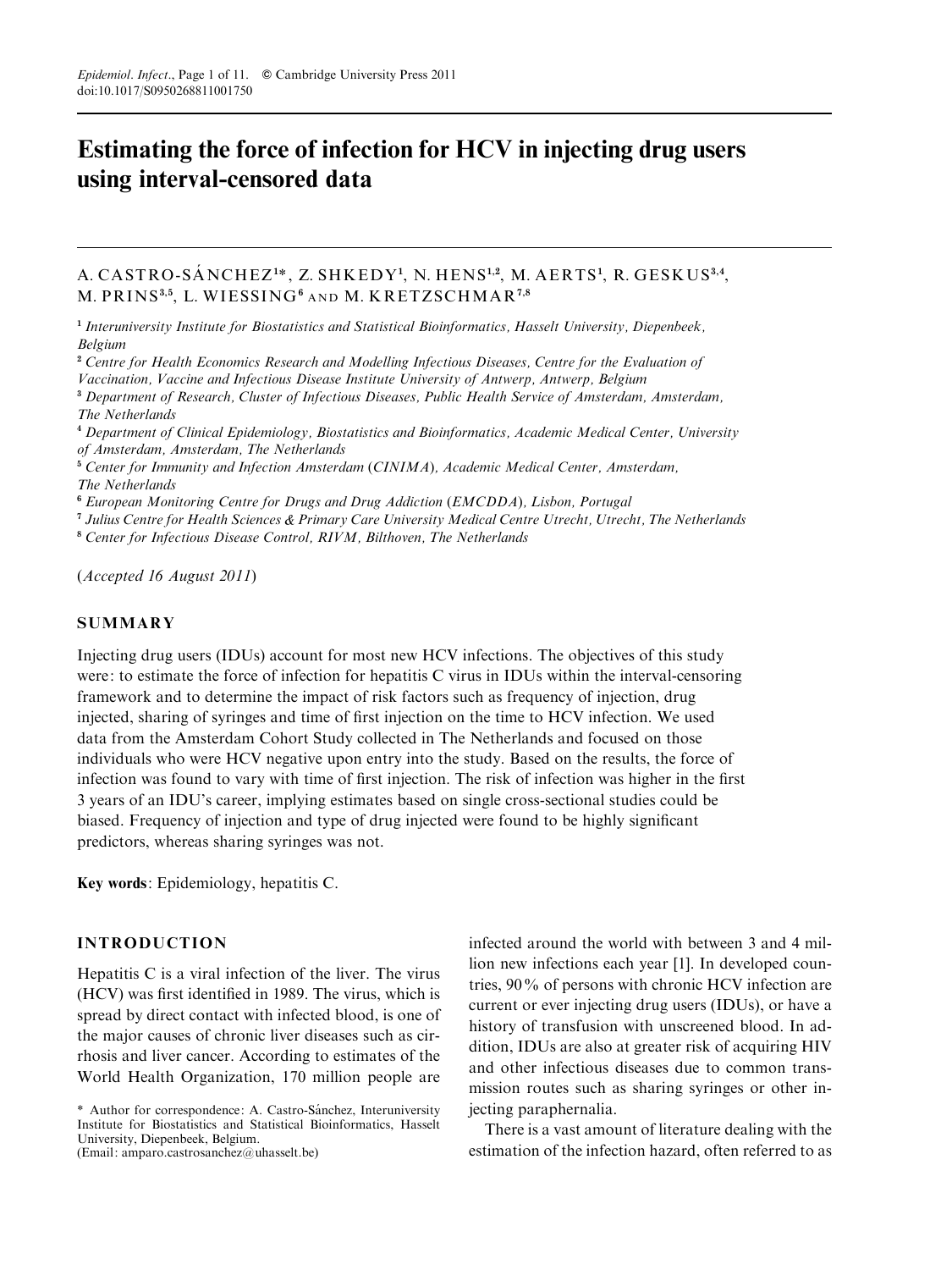the force of infection (FOI), from cross-sectional seroprevalence surveys (see Hens et al. [2] for an overview). In such a survey, taken at a specific calendar time, each participant is tested for the presence of infection-specific antibodies, a marker for past infection and thus constituting current status data on past infection. In general, the participant's age is considered the time at risk. However, among IDUs, the cross-sectional sample has information on the serostatus of each individual and the self-reported duration of injection is usually considered as a more precise measurement of the time at risk. A quintessential assumption in the estimation of the FOI from cross-sectionally collected seroprevalence data is the assumption of time homogeneity, i.e. assuming that the FOI is invariant with respect to calendar time. This assumption can be relaxed when either a cohort study or repeated cross-sectional studies are available.

The Amsterdam Cohort Studies (ACS) is a prospective cohort study that tested participants' blood for infections at each follow-up visit. Therefore, the exact time to event is unknown but the time interval in which the infection occurs is known. In survival analysis, data of this type are known as type II interval-censored data, whereas current status data constitute type I interval-censored data [3]. In the literature, several authors ignored the interval and imputed the time to event  $T$  using the left, right or midpoint value of the interval after which they applied standard time-to-event techniques to analyse the data. It has been shown that this approach can lead to biased and misleading results [4]; e.g. the right endpoint imputation yields inflated estimates of the risk [5]. Therefore appropriate techniques have to be used [3].

The estimation of the FOI for HCV in the IDU population was based previously on cross-sectional data [6–11]. The major contribution of this paper is the estimation of the FOI for HCV in IDUs using a large cohort study, with more than 25 years of followup, while assessing the impact of self-reported behavioural risk factors (injection frequency, type of drug injected, sharing of syringes) using an adequate statistical model. Moreover, the inclusion of date of first injection as a factor relaxes the assumption of time homogeneity which is made when cross-sectional data is analysed.

The paper is organized as follows. In the next section we describe non-parametric survival models to estimate the time to HCV infection using interval-censored data and parametric survival models to identify potential risk factors. Next, the models are applied to the ACS data while focusing on the estimation of the FOI for HCV and the identification of risk behaviour factors associated with infection. We end with a discussion.

#### DATA AND METHODS

#### Study population and Data

The ACS of drug users is an open, prospective cohort study initiated in 1985 to investigate the prevalence, incidence, and risk factors of HIV infections and other bloodborne and/or sexually transmitted diseases, as well as the effects of intervention. Participation in the ACS is voluntary, and informed consent is obtained for every individual at entry. ACS participants visit the Amsterdam Health Service every 4–6 months, they complete a standardized questionnaire about their health, risk behaviour, and sociodemographic situation. Questions at ACS entry refer to the 6 months preceding the visit; questions at follow-up refer to the interim since the preceding visit. Blood is drawn each visit for laboratory testing and storage. Until 2006, 1663 drug users have been included in the ACS. The recruitment of drug users was via methadone programmes, a sexually transmitted diseases clinic for drug-using sex workers and by word of mouth. A drug user was defined as an IDU if he or she reported ever having injected drugs. [12].

## Methods

Several attempts have been made to estimate the FOI of HCV in the IDU context based on cross-sectional data [6–11]. All authors assumed a parametric function for the prevalence and the FOI, either assessing the impact of covariates or taking into account the association with other viruses. The proposed methods were applied to the binary data representing the current status of the disease of each IDU. Diverse and more appropriate techniques can be applied to cohort data and therefore, given the data at hand, a survival analysis taking into account censoring and truncation should be considered.

Within survival analysis the main interest is in the estimation of the time-to-event distribution and factors that affect it. One of those factors is the censoring, where only partial information about the event is known. Denote  $T$ , the time until an event occurs also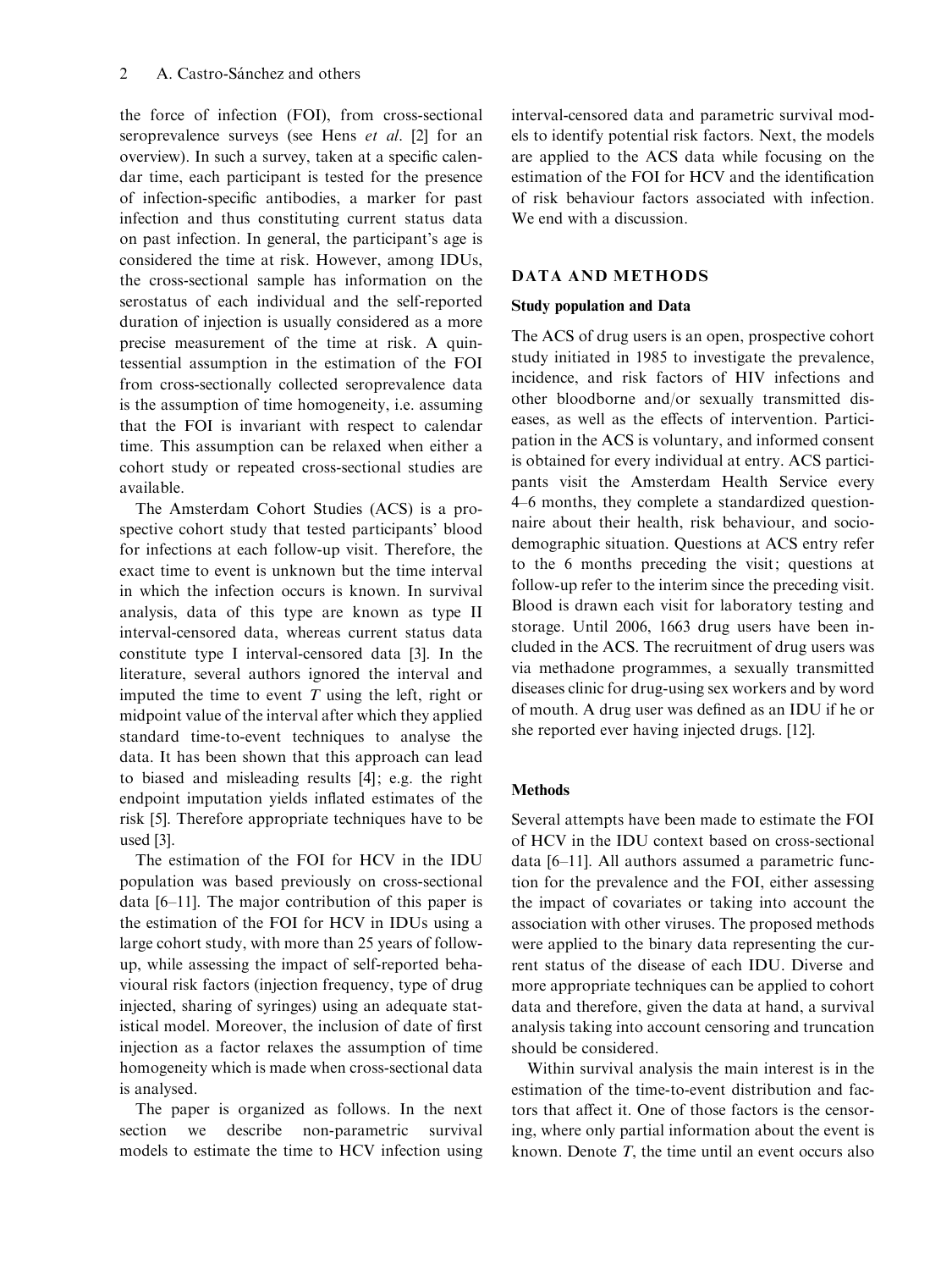called survival time, and d, the censoring indicator, which takes the value 1 if the event occurs and 0 if at the end of the study period the event has not been observed. In that case, the subject is said to be rightcensored and the time to event  $T$  is taken to be equal to the follow-up period. If the event of interest, in our case infection with HCV, has occurred before the subject enters the study, the data is left-censored.

The ACS is a follow-up study in which the exact time to infection with the HCV virus  $(T)$  is unknown but the time interval in which the infection occurs is known. Allowing  $T$  to denote the time to infection and L and R the left and right limit of the interval in which the subject was infected gives  $L \le T \le R$ . For current status data  $R = \infty$  for a right-censored subject (seronegative) or  $L=0$  for a left-censored subject (seropositive).

The basic quantities within the survival analysis framework are: the survival function  $S(t)$ , denoting the probability that the event does not occur before time t, the hazard function  $h(t)$ , representing the instantaneous probability that the event occurs at time t given that it has not occurred before. Related functions are the cumulative distribution function  $F(t)$  =  $1 - S(t)$  which is the probability that the event occurs before time  $t$ , and the corresponding probability density function  $f(t)$ . The hazard function  $h(t)$  also known as the FOI, or the intensity function, is given by [13]:

$$
h(t) = \frac{f(t)}{S(t)} = \frac{f(t)}{1 - F(t)}.
$$
 (1)

Considering the characteristics of the study population, the time at risk is given by the self-reported number of years injecting. That is, the time since an IDU starts to inject drugs until he/she becomes infected with HCV. In what follows we first discuss non-parametric approaches to estimate the survival function in the case of interval-censored data. We then introduce accelerated-failure time models for interval-censored data and estimate the FOI in the case of interval-censored data while accounting for behavioural risk factors and time heterogeneity.

#### Non-parametric estimation of the survival function

We consider a non-parametric estimate for the survival curve, using the algorithm proposed in 1976 [14] which is called a self-consistency algorithm to obtain a non-parametric maximum likelihood estimator (NPMLE) of the survival function. The intervalcensored data is treated as incomplete data and

the expectation-maximization (EM) algorithm [15] is applied to take these incomplete data into account.

Sun [3] describes and compares the self-consistency algorithm with two other algorithms, the iterative convex minorant and the EM iterative convex minorant algorithms. According to his results, the three algorithms produce very similar results. In terms of computing time, the differences were moderate.

#### Accelerated-failure time models

Assessing the influence of risk factors in a survival analysis can be done within the accelerated-failure time framework, where the time to HCV infection is assumed to follow a specific distribution. Following [13], we allow  $Y$  to denote the time to infection, and consider the following linear model representation for the logarithm of time  $T=\ln Y$ :

$$
T = \ln Y = \mu + \gamma' Z + \sigma W,\tag{2}
$$

where  $\gamma'=(\gamma_1, \gamma_2, ..., \gamma_p)$  is a vector of regression coefficients,  $Z$  is a vector of covariates and  $W$  is an error term, assumed to follow a certain distribution. The regression coefficients have an interpretation similar to those in standard regression.

Under the accelerated-failure time model (2), the hazard function for an individual with covariate  $Z$  is related to a baseline hazard rate  $\lambda_0$  as follows:

$$
h(t, Z) = \exp(-\gamma' Z) \lambda_0 [t \exp(-\gamma' Z)].
$$
 (3)

The factor  $\exp(-\gamma Z)$  is called the acceleration factor, which reflects the expansion or the contraction of survival time as a function of the covariates.

Table 1 shows the different distributions and the corresponding hazard functions as considered in the present study.

For the participants in the ACS, the exact time of HCV infection is unknown. Hence we define the limits for the interval in which an IDU became infected as follows: for the seroconverters the lower limit of the interval is the number of years of injection at the last negative result for HCV whereas the upper limit is the number of years of injection at the first positive result; for the individuals who were negative at the end of follow-up the lower limit is the number of years of injection until the last visit, and the upper limit is infinite, i.e.:

Seroconverter: last negative test result  $\leq T \leq$  first positive test result.

Seronegatives: last negative test result  $\leq T \leq \infty$ .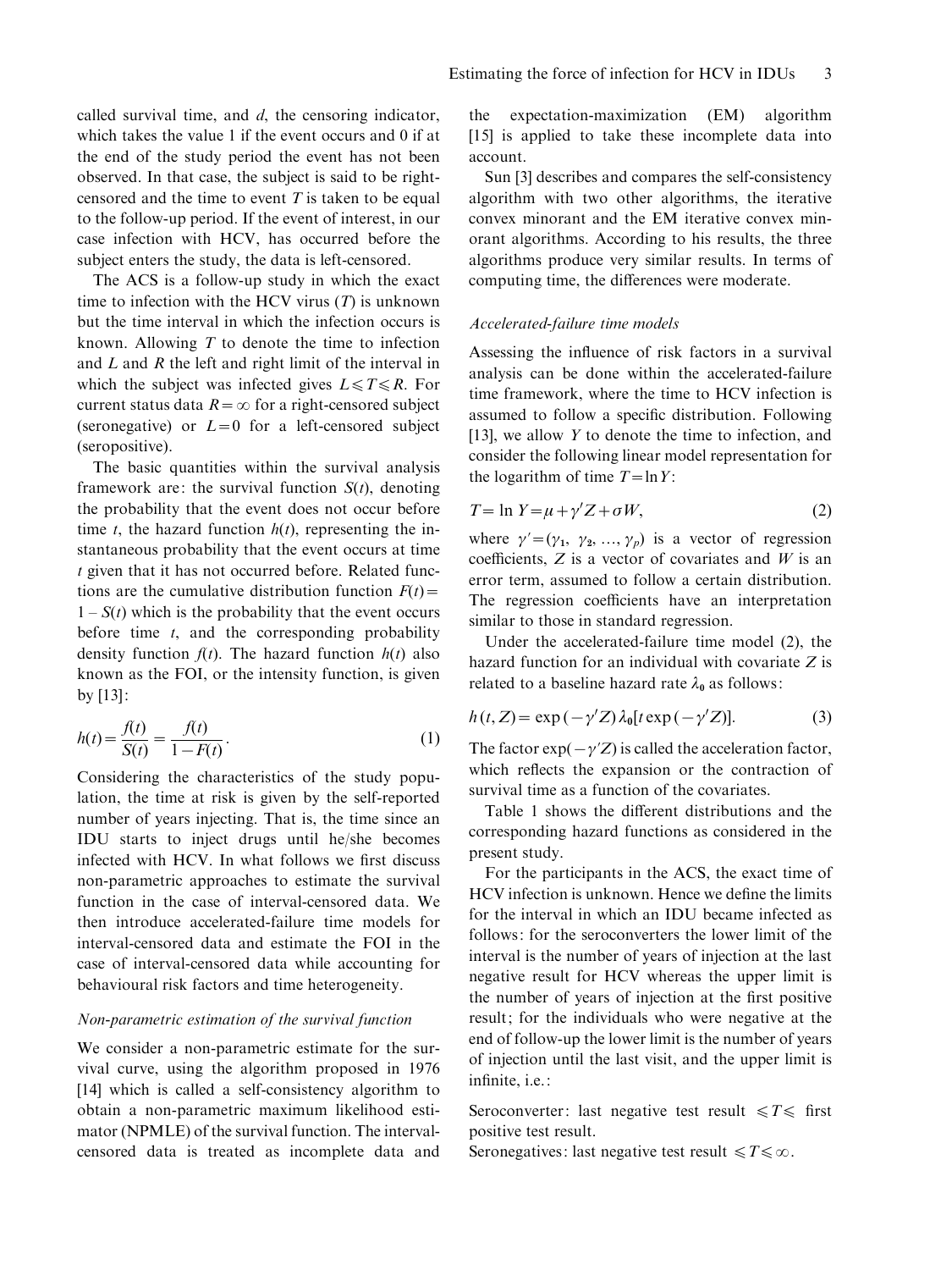#### 4 A. Castro-Sánchez and others

| Distribution                                                   | Force of infection<br>h(t)                                         | Survival function<br>S(t)            |
|----------------------------------------------------------------|--------------------------------------------------------------------|--------------------------------------|
| Weibull $\alpha$ , $\lambda > 0$ , $t \ge 0$                   | $a\lambda t^{\alpha-1}$                                            | $\exp(-\lambda t^{\alpha})$          |
| Log-normal<br>$-\infty < \alpha < \infty, \beta > 0, t \geq 0$ | $\phi$ [(ln t – a)/ $\beta$ ]<br>$t \Phi[-(\ln t - \alpha)/\beta]$ | $\Phi[-(\ln t - \alpha)/\beta]$      |
| Log-logistic $\alpha$ , $\lambda > 0$ , $t \ge 0$              | $\alpha\lambda t^{a-1}$<br>$1 + \lambda t^{\alpha}$                | $1 + \lambda t^{\overline{a}}$       |
| Generalized gamma<br>$\alpha, \beta, \lambda > 0, t \geq 0$    | f(t)<br>S(t)                                                       | $1 - I^* [\lambda t^{\alpha} \beta]$ |

Table 1. Force of infection and survival functions for different parametric distributions

\* I is the incomplete gamma function.

| <b>HIV</b> status              | <b>HCV</b> status                      |                             |                                      |       |  |  |
|--------------------------------|----------------------------------------|-----------------------------|--------------------------------------|-------|--|--|
|                                | Negative at<br>the end of<br>follow-up | Positive<br>before<br>entry | Seroconverter<br>during<br>the study | Total |  |  |
| Negative at end of follow-up   | 104                                    | 456                         | 45                                   | 605   |  |  |
| Positive before entry          | $\theta$                               | 240                         |                                      | 241   |  |  |
| Seroconverter during the study | 3                                      | 74                          | 12.                                  | 89    |  |  |
| Total                          | 107                                    | 770                         | 58                                   | 935   |  |  |

Table 2. Number of patients according to their serostatus for HIV and HCV

## Left truncation

Left truncation arises when individuals come under observation only some known time after the natural time origin of the phenomenon under study [13]. For this study, the data are left-truncated as a condition for inclusion in the study, i.e. individuals are uninfected at cohort entry.

To account for left truncation Pencina et al. [16] proposed five different methods all yielding similar results. The method employed here accounts for left truncation by including the duration of injection at the first visit as a covariate in the model and the results thus warrant a conditional interpretation.

# RESULTS

The ACS database up to 2005 contained information on 1206 IDUs of whom 254 lacked information about their HCV serostatus since only those with at least two study visits were tested for HCV [17, 18]. There were 3, 12 and 2 individuals having zero or negative time to infection for HIV only, HCV only, and both HIV and HCV, respectively. Zero time to infection implies that the year of first injection coincides with the year of the first positive result, whereas negative time to injection refers to individuals who had positive results before becoming IDUs. Table 2 shows the HIV and HCV serostatus for the remaining 935 individuals. In the analysis presented in this paper we only included individuals who were HCV negative at study entry, totalling 165 individuals: 58 who became seroconverters during the follow-up period and 107 who remained negative.

From this group of IDUs 66.1% were males. The average age of first injection was  $25.4$  years (s.p. =  $7.8$ ) years), whereas the mean age at first visit was 30 years  $(s.D. = 7.4 \text{ years})$ , the mean of the follow-up time was 7.9 years ( $s.D. = 5.4$  years). Regarding the sharing of needles, 33. 5% stated sharing syringes at least once during the follow-up period; concerning the frequency of injection,  $41.4\%$  reported not recently injecting at first visit,  $15.4\%$  reported using drugs  $>1$ per day and 16.7% used drugs between 2 and 6 days per week. The most common drug was a combination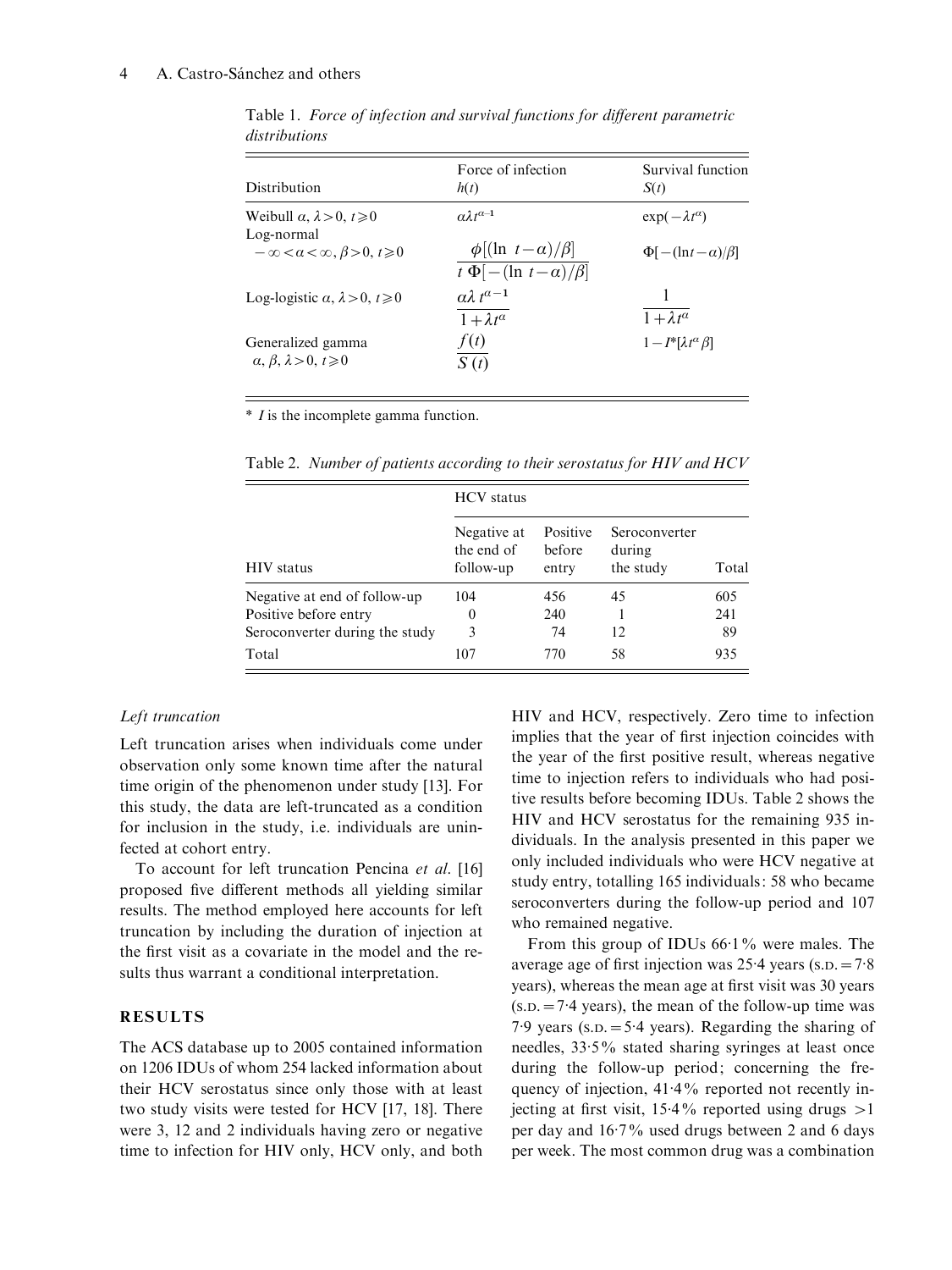| Individuals $(n=165)$                   | $\boldsymbol{n}$      | $(\%)$             | $\boldsymbol{n}$     | $(\%)$ |  |
|-----------------------------------------|-----------------------|--------------------|----------------------|--------|--|
| <b>HCV</b>                              |                       |                    |                      |        |  |
| No                                      | 107                   | 64.85              |                      |        |  |
| Yes                                     | 58                    | 35.15              |                      |        |  |
| Sharing syringes                        |                       |                    |                      |        |  |
| Yes                                     | 109                   | 66.46              |                      |        |  |
| No                                      | 55                    | 33.54              |                      |        |  |
| Year first injection                    |                       |                    |                      |        |  |
| 1962-1980                               | 21                    | 12.73              |                      |        |  |
| 1981-1990                               | 72                    | 43.64              |                      |        |  |
| 1991-2002                               | 72                    | 43.64              |                      |        |  |
| Gender                                  |                       |                    |                      |        |  |
| Male                                    | 109                   | 66.06              |                      |        |  |
| Female                                  | 56                    | 33.94              |                      |        |  |
|                                         | First follow-up visit |                    | Last follow-up visit |        |  |
| Frequency of injection                  |                       |                    |                      |        |  |
| No recent injections                    | 67                    | 41.36              | 114                  | 71.70  |  |
| $>1$ per day                            | 25                    | 15.43              | 10                   | 6.29   |  |
| Once daily                              | $\mathbf{1}$          | 0.62               | 2                    | 1.26   |  |
| 2-6 days per week                       | 27                    | 16.67              | 9                    | 5.66   |  |
| Once per week                           | 3                     | 1.85               | 3                    | 1.89   |  |
| 2-3 days per month                      | 10                    | 6.17               | 8                    | 5.03   |  |
| 1 day per month                         | 5                     | 3.09               | 1                    | 0.63   |  |
| <1 day per month                        | 24                    | 14.81              | 12                   | 7.55   |  |
| Drug of injection                       |                       |                    |                      |        |  |
| No recent injections                    | 67                    | 40.61              | 114                  | 69.09  |  |
| Heroin                                  | 32                    | 19.39              | 14                   | 8.48   |  |
| Cocaine                                 | 14                    | $8 - 48$           | 5                    | 3.03   |  |
| Cocaine and heroin                      | 36                    | 21.82              | 21                   | 12.73  |  |
| Amphetamine                             | 6                     | 3.64               | 4                    | 2.42   |  |
| Methadone                               | 5                     | 3.03               | 1                    | 0.61   |  |
| Unknown drug<br>of injection            | 5                     | 3.03               | 6                    | 3.64   |  |
|                                         | Mean                  | Standard deviation |                      |        |  |
| Duration of injection<br>at first visit | 4.59                  | 5.14               |                      |        |  |
| Duration of injection<br>at last visit  | 12.44                 | 7.43               |                      |        |  |

Table 3. Descriptive statistics for injecting drug users

of cocaine and heroin: 21. 8%; followed by heroin and cocaine use alone at  $19.4\%$  and  $8.5\%$ , respectively. Individuals started injecting drugs between 1962 and 1980 (12.7%), 1981 and 1990 (43.6%), and 1991 and  $2002(43.6\%)$ .

Clearly frequency of injection and type of drug are subject to change during the injecting career; Table 3 shows values at entry and at the last follow-up visit. In order to simplify the model, we considered the responses provided in the first follow-up visit.

Figure 1 shows the NPMLE for the survival curve [3]. Clearly, the longer the duration of injecting at first visit the longer the time to HCV infection during follow-up. The figure illustrates that it is important to not ignore the issue of left truncation as the NPMLE changes according to the level of duration of injecting at first visit.

Table 4 shows the different parametric models with their Akaike's Information Criterion (AIC) values, favouring the generalized gamma model. Therefore, we retained this model as the best model among the set of candidate models.

Considering the parametric distributions as introduced above, we performed simple (single covariate)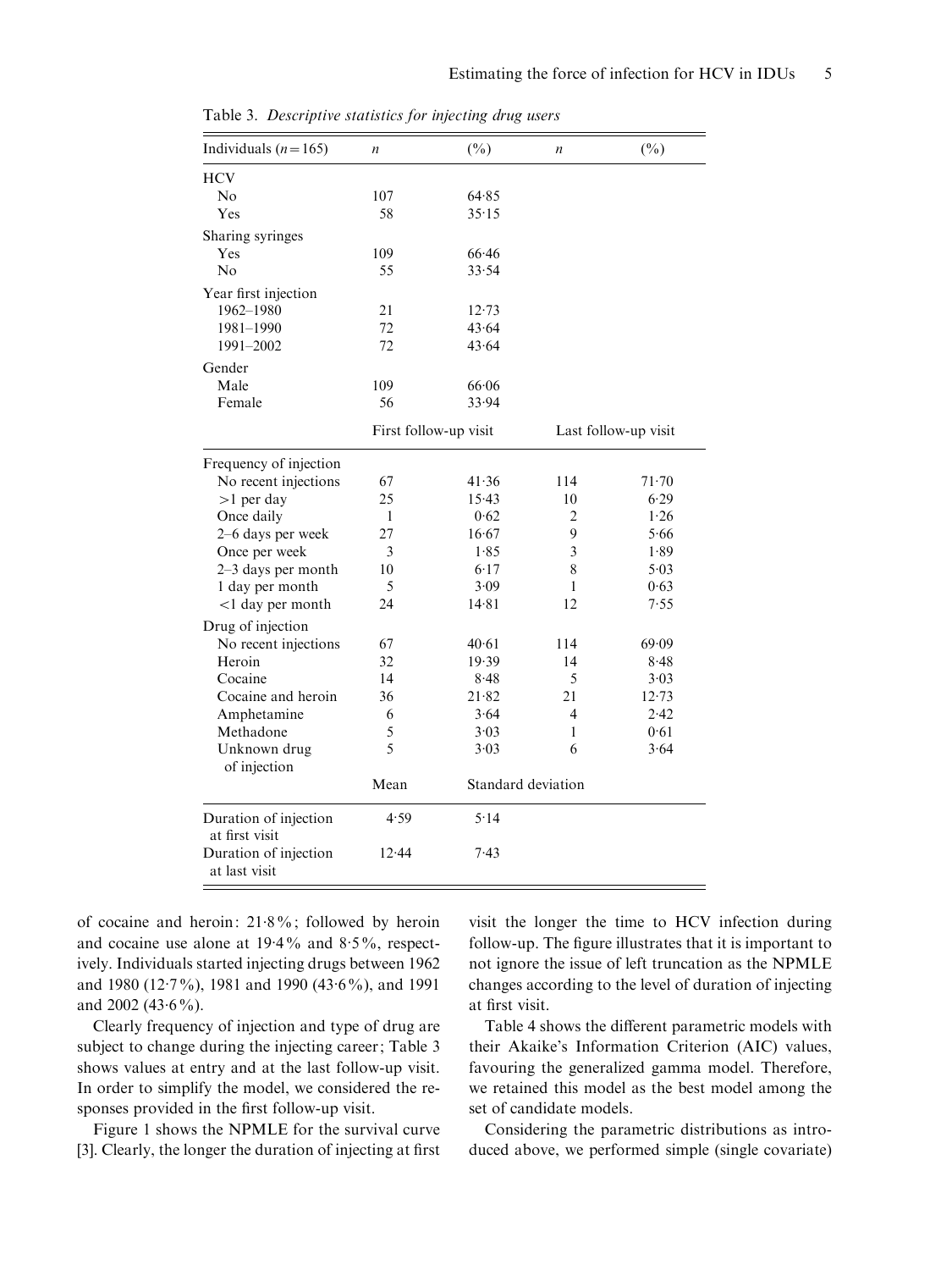

Fig. 1. Non-parametric maximum likelihood estimator of the survival function for different levels of duration of injection at first visit.

Table 4. Parametric models for time to HCV infection, including only duration of injection at first visit

| Model             | Log likelihood | AIC             |
|-------------------|----------------|-----------------|
| Weibull           | $-235.904$     | 477.807         |
| Log-logistic      | $-229.367$     | 464.733         |
| Log-normal        | $-226.057$     | $458 \cdot 113$ |
| Generalized gamma | $-212.282$     | 432.564         |

AIC, Akaike's Information Criterion.

analyses with each of the behavioural risk factors (sharing syringes, frequency of injection, main drug injected) and year of first injection. For each of the models we compared the different distributions in terms of AIC and the likelihood ratio test (results not shown) and found the generalized gamma to be the best distribution for most of the models.

#### The effect of sharing syringes

To assess the impact of sharing syringes we took into account all responses of the individual during the follow-up period, which include information on receptive sharing. Modelling the effect of sharing syringes using the accelerated-failure time model was done by extending model (2), including whether the

IDU shared syringes (Z=1) or not (Z=0), where  $\gamma$  is the regression coefficient quantifying the effect of sharing syringes on HCV infection time and  $W$  is the error term. Hence, the FOI is given by:

$$
h(t, Z) = \lambda(t, Z)
$$
  
= 
$$
\begin{cases} \exp(-\gamma)\lambda_0(t \exp(-\gamma)) \\ \text{for those who share syringes \\ \lambda_0(t) \text{ for those who share syringes.} \end{cases}
$$
 (4)

Under the accelerated-failure model, the relationship between the survival functions is as follows:

$$
S(t | \text{ sharing}) = S(t \exp(-\gamma) | (\text{no sharing}),
$$
  
×*for all t*, (5)

implying that the median infection time of those IDUs who share syringes  $(Z=1)$  is  $exp(y)$  times the median infection time of those IDUs who do not share. Or equivalently, the median survival time of those IDUs not sharing syringes  $(Z=0)$  is  $exp(-\gamma)$ times the median survival time of those who do share.

The acceleration factor, for those who share syringes compared to those who do not, equals ex $p(-\gamma) = \exp(0.22) = 1.25$  and thus the median time to HCV infection for an IDU who does not share is estimated to be 1. 2 times longer than that of an IDU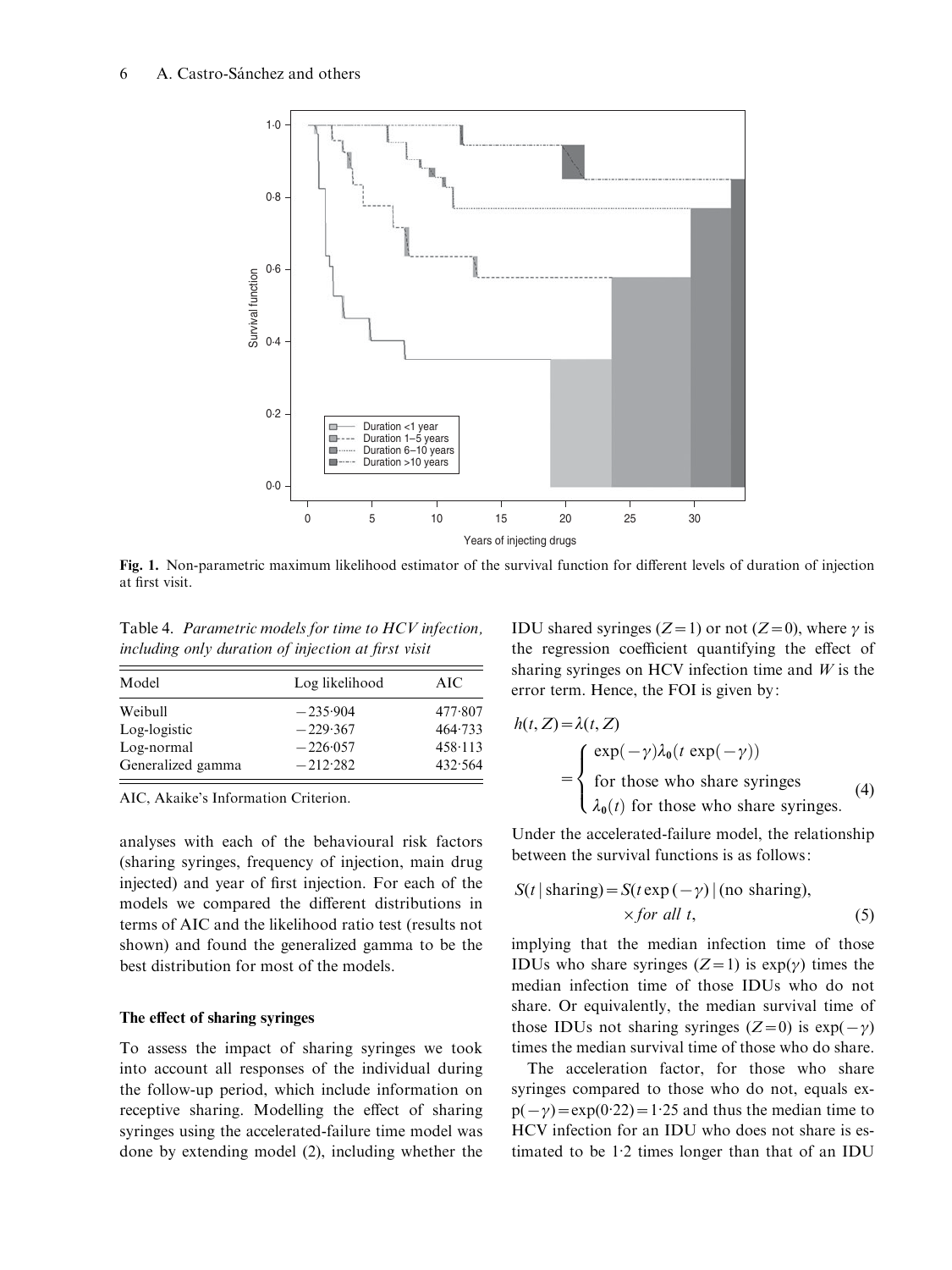Table 5. Single covariate gamma parametric models for the different risk factors accounting for left truncation

| Parameter                                                          | $\boldsymbol{n}$ | Estimate (s.e.)  | $P$ value | AF    | 95% CI for AF   |  |  |
|--------------------------------------------------------------------|------------------|------------------|-----------|-------|-----------------|--|--|
| Model with sharing syringes (AIC 432.682)                          |                  |                  |           |       |                 |  |  |
| Intercept                                                          |                  | 0.310(0.407)     | 0.4468    |       |                 |  |  |
| Sharing syringes: yes                                              | 55               | $-0.220(0.174)$  | 0.2065    | 1.246 | $0.886 - 1.752$ |  |  |
| Sharing syringes: no                                               | 109              | 0.000            |           | 1.000 |                 |  |  |
| Duration of injection at first visit                               |                  | 0.252(0.019)     | < 0.0001  | 0.777 | $0.749 - 0.806$ |  |  |
| Scale                                                              |                  | 0.707(0.339)     |           |       |                 |  |  |
| Shape                                                              |                  | $-4.016(2.493)$  |           |       |                 |  |  |
| Model with frequency of injection at first visit (AIC 416.824)     |                  |                  |           |       |                 |  |  |
| Intercept                                                          |                  | 1.573(0.317)     | < 0.0001  |       |                 |  |  |
| <1 day per month, 1 day per month,                                 | 39               | $-0.881(0.271)$  | 0.0011    | 2.412 | $1.419 - 4.101$ |  |  |
| 2-3 days per month                                                 |                  |                  |           |       |                 |  |  |
| Once weekly, 2–6 days per week                                     | 30               | $-0.957(0.274)$  | 0.0005    | 2.604 | $1.523 - 4.452$ |  |  |
| Once daily, $>1$ time per day                                      | 26               | $-1.163(0.317)$  | 0.0002    | 3.200 | $1.719 - 5.956$ |  |  |
| No recent injections                                               | 67               | 0.000(0.000)     |           | 1.000 |                 |  |  |
| Duration at first visit                                            |                  | 0.220(0.026)     | < 0.0001  | 0.803 | $0.763 - 0.845$ |  |  |
| Scale                                                              |                  | 0.970(0.123)     |           |       |                 |  |  |
| Shape                                                              |                  | $-1.902(0.491)$  |           |       |                 |  |  |
| Model with drug injected at first visit (AIC 426.143)              |                  |                  |           |       |                 |  |  |
| Intercept                                                          |                  | 1.550(0.357)     | < 0.0001  |       |                 |  |  |
| Heroin                                                             | 32               | $-0.780(0.270)$  | 0.0039    | 2.181 | $1.284 - 3.705$ |  |  |
| Cocaine                                                            | 14               | $-1.227(0.373)$  | 0.0010    | 3.412 | $1.643 - 7.088$ |  |  |
| Heroin and cocaine                                                 | 36               | $-0.943(0.291)$  | 0.0012    | 2.569 | $1.451 - 4.546$ |  |  |
| Other                                                              | 16               | $-1.067(0.338)$  | 0.0016    | 2.907 | $1.500 - 5.633$ |  |  |
| No recent injections                                               | 67               | 0.000(0.000)     |           | 1.000 |                 |  |  |
| Duration of injection at first visit                               |                  | 0.219(0.026)     | < 0.0001  | 0.803 | $0.76 - 0.845$  |  |  |
| Scale                                                              |                  | 0.954(0.127)     |           |       |                 |  |  |
| Shape                                                              |                  | $-1.931(0.653)$  |           |       |                 |  |  |
| Model including year of first injection (AIC 495.676)              |                  |                  |           |       |                 |  |  |
| Intercept                                                          |                  | $-0.075(0.203)$  | 0.7107    |       |                 |  |  |
| First injection 1962-1980                                          | 21               | 2.216(0.142)     | < 0.0001  | 0.109 | $0.083 - 0.144$ |  |  |
| First injection 1981-1990                                          | 72               | $-0.089(0.144)$  | 0.5378    | 1.093 | $0.824 - 1.449$ |  |  |
| First injection 1991-2002                                          | 72               | 0.000(0.000)     |           | 1.000 |                 |  |  |
| Scale                                                              |                  | 0.477(0.302)     |           |       |                 |  |  |
| Shape                                                              |                  | $-11.280(7.063)$ |           |       |                 |  |  |
| Model including duration of injection at first visit (AIC 432.564) |                  |                  |           |       |                 |  |  |
| Intercept                                                          |                  | 0.153(0.320)     | 0.6326    |       |                 |  |  |
| Duration of injection at first visit                               | 165              | 0.262(0.016)     | < 0.0001  | 0.770 | $0.746 - 0.795$ |  |  |
| Scale                                                              |                  | 0.689(0.293)     |           |       |                 |  |  |
| Shape                                                              |                  | $-4.212(2.241)$  |           |       |                 |  |  |
|                                                                    |                  |                  |           |       |                 |  |  |

S.E., Standard error; AF, acceleration factor; CI, confidence interval; AIC, Akaike's Information Criterion.

sharing syringes. The acceleration factor is adjusted by the duration of injection at the first visit in order to account for left truncation.

# Frequency of injection

The frequency of injection at first follow-up visit has eight categories: no recent injections, <1 day per month, 1 day per month, 2–3 days per month, once weekly, 2–6 days per week, once daily, and  $>1$  time per day. We consider a categorization based on four groups: no recent injections  $(0)$ ; <1 day per month, 1 day per month, and 2–3 days per month (1); once weekly and 2–6 days per week (2); and once daily and  $>1$  time per day (3). The results are shown in Table 5.

In this model, significant differences were found between the baseline category (no recent injections) and the remaining three categories. Moreover, we observed a trend in the estimates: when the frequency of injection increases, the acceleration factor increases.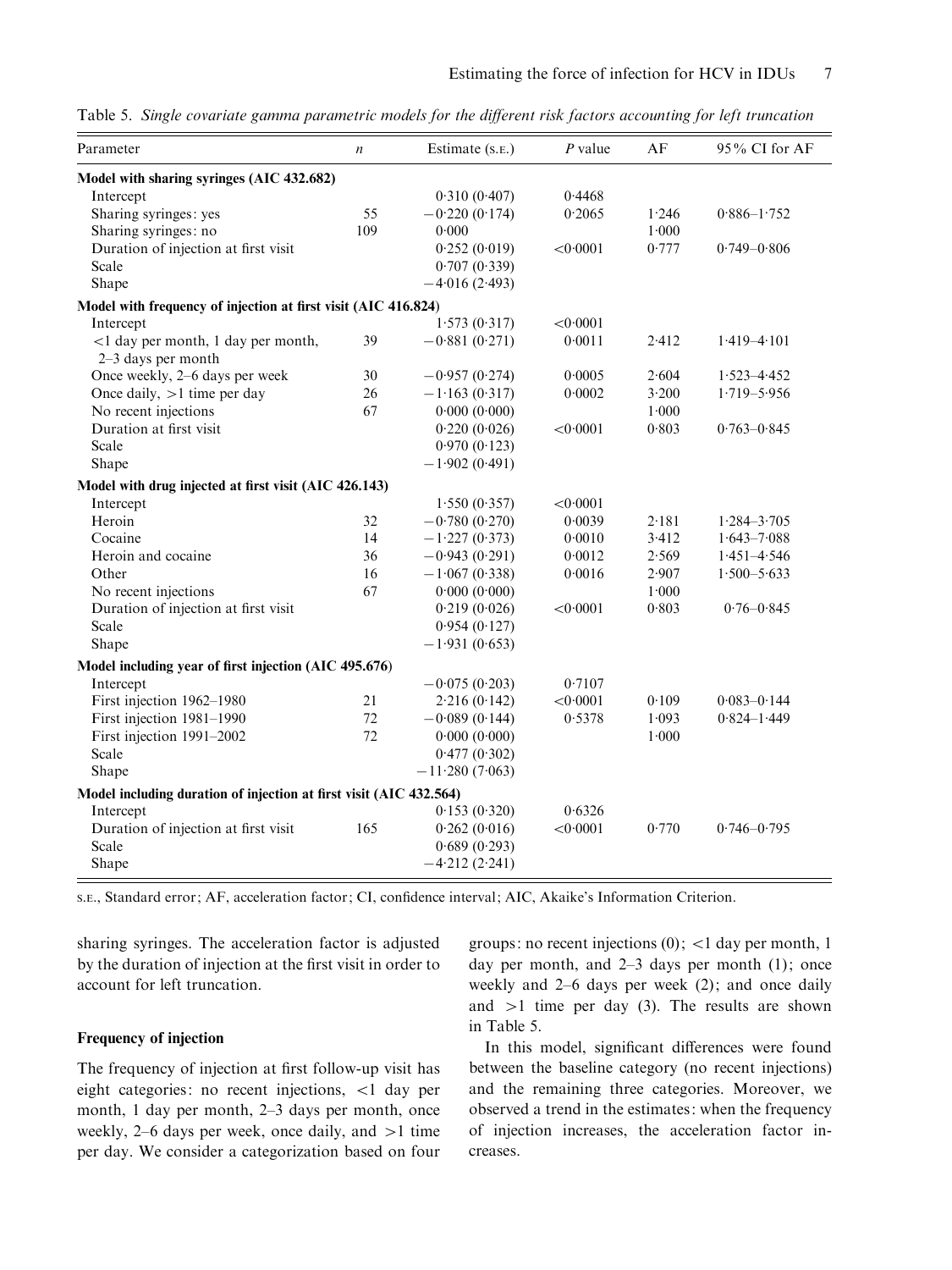| Risk factor            | Parameter                             | Estimate        | P value  | AF    | $95\%$ CI for AF |
|------------------------|---------------------------------------|-----------------|----------|-------|------------------|
|                        | Intercept                             | 1.815(0.329)    | < 0.0001 |       |                  |
| Drug of injection      | Heroin                                | $-0.776(0.287)$ | 0.0069   | 2.172 | $1.237 - 3.814$  |
| At first visit         | Cocaine                               | $-1.573(0.412)$ | 0.0001   | 4.820 | $2.151 - 10.801$ |
| Other                  | Heroin and cocaine                    | $-1.160(0.306)$ | 0.0002   | 3.190 | $1.750 - 5.813$  |
|                        |                                       | $-1.138(0.348)$ | 0.0011   | 3.120 | $1.577 - 6.174$  |
|                        | No recent injections                  | 0.000           |          | 1.000 |                  |
| Frequency of injection | Frequency of injection at first visit | 0.010(0.007)    | 0.1293   | 0.990 | $0.977 - 1.003$  |
| Duration of injection  | Duration of injection at first visit  | 0.204(0.027)    | < 0.0001 | 0.815 | $0.774 - 0.859$  |
| Sharing syringes       | Sharing syringes: yes                 | $-0.331(0.203)$ | 0.1024   | 1.393 | $0.936 - 2.073$  |
|                        | Sharing syringes: no                  | 0.000           |          | 1.000 |                  |
|                        | Scale                                 | 0.957(0.118)    |          |       |                  |
|                        | Shape                                 | $-1.701(0.471)$ |          |       |                  |

Table 6. Multiple covariates generalized gamma model for all risk factors (AIC: 416·938)

AIC, Akaike's Information Criterion; AF, acceleration factor; CI, confidence interval.

For instance the acceleration factor for an IDU injecting  $\geq 1$  per day is exp(1.16) = 3.2, resulting in a threefold increase in median time to HCV infection for an IDU not injecting recently compared to one who injects  $\geq 1$  per day. Similarly, the acceleration factor for the first and the second group are  $exp(0.88) = 2.4$  and  $exp(0.96) = 2.6$ , respectively, leading to similar conclusions.

#### Drug of injection

There are seven categories for drug of injection: no recent injections, heroin, cocaine, combination of heroin and cocaine, amphetamine, methadone, and recent IDU with unknown drug of injection. Due to the small number of individuals in the last three categories we recombined them. The results of the model are shown in Table 5.

The baseline class is no recent injections. Clearly the acceleration factor for injecting any drug compared to not injecting is very high. For instance, the acceleration factor for heroin (alone) is  $exp(0.78)$  = 2. 2, i.e. the median time to HCV infection for IDUs with no recent injections is twice the median time to HCV infection of those who inject heroin. The remaining three acceleration factors are quite large too, with 3.4 for those who inject cocaine, 2.6 for the combination of heroin and cocaine and 2. 9 for those who inject amphetamine, methadone or are recent IDUs.

#### Time-dependent FOI

The models discussed above assume that the baseline hazard depends on the length of the injecting career of the IDU. In this section we include calendar time of first injection as a covariate in order to investigate

if the risk of infection for IDUs changes with time. We consider a categorical variable with three time categories.

$$
Z_i = \begin{cases} 1 \text{ if first injection between } 1962 - 1980 \\ 2 \text{ if first injection between } 1981 - 1990 \text{ and} \\ 3 \text{ if first injection between } 1991 - 2002 \end{cases}
$$

The hazard for this model is given by

$$
\lambda(t, Z_i) = \exp(-\gamma_j)\lambda_0(t \exp(-\gamma_j)), \tag{6}
$$

where  $\gamma_i$  is the effect of time group j=1 and 2 on the hazard rate. Since the model includes a time effect it does not assume time homogeneity (i.e. the assumption that the disease is in a steady state). This is in contrast with models for current status data for which one of the model assumptions is time homogeneity.

The parameter estimates for the generalized gamma model are shown in Table 5, the reference group is 1991–2002. The acceleration factor for IDUs with first injection before 1980 compared to IDUs who first injected in 1991–2002 equals  $exp(-2.2) = 0.11$ . Hence, the median HCV infection time for IDUs starting to inject in 1991–2002 is about one-tenth of the median HCV infection time of IDUs who started injecting between 1962 and 1980 and were still HCV negative at cohort entry after 1985. This variable is negatively correlated with the duration of injection at first visit and was therefore not considered in the multiple risk factor model. Note that caution should be taken when interpreting the results of this particular analysis because the omission of adjustment by left truncation is not explicitly taken into account; moreover, the calendar time is likely to be strongly influenced by the recruitment procedure.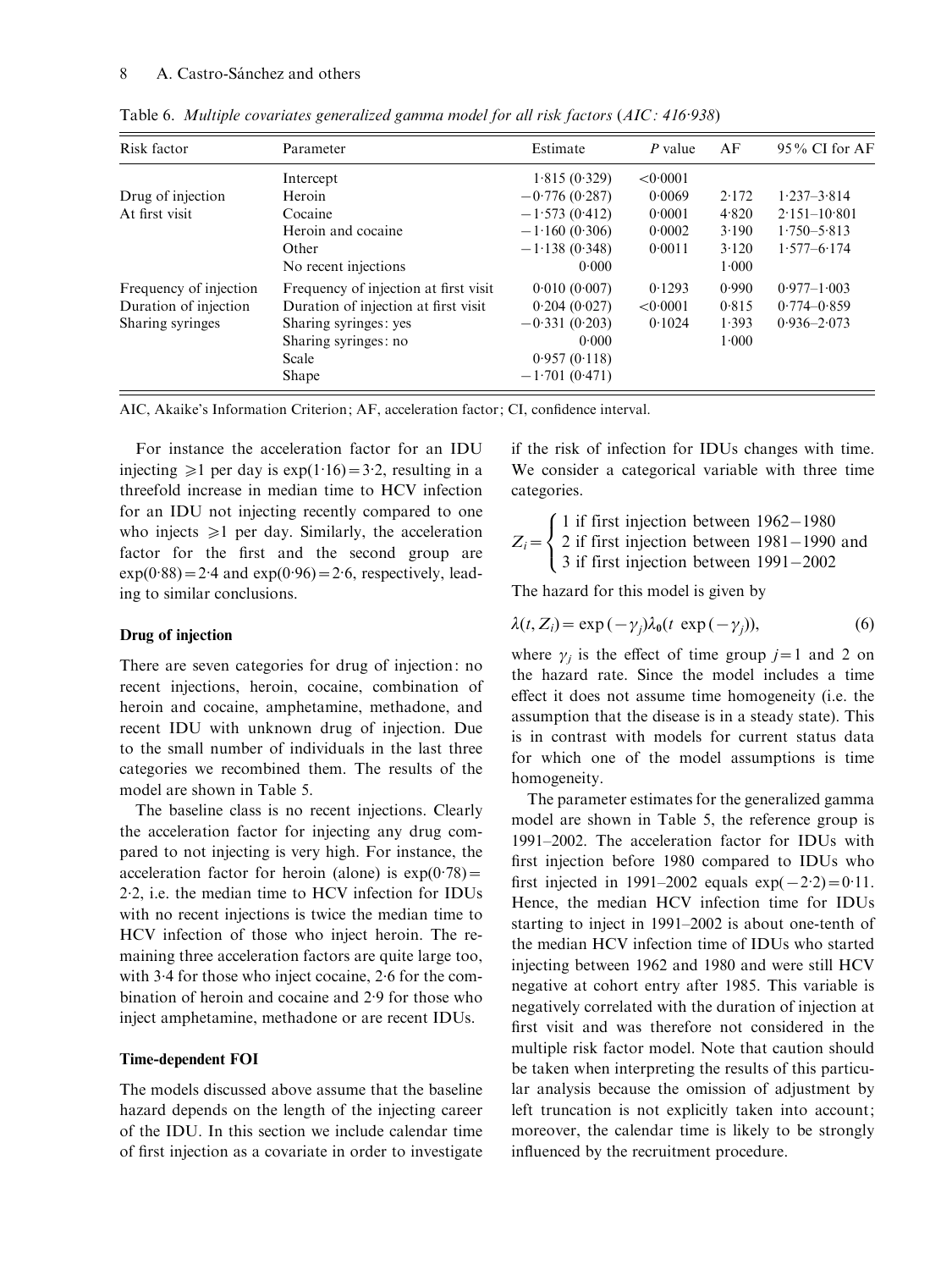

Fig. 2. Force of infection according to duration of injection at first visit.

Figure 2 shows the behaviour of the FOI according to the duration of injection at first visit. The acceleration factor is equal to 0.77, reflecting the fact that those with lengthy exposure times prior to entering the cohort as negative are lower-risk IDUs.

Predictions in terms of survival probabilities based on the models presented in Table 5 are available in the online Supplementary Appendix.

#### Model including several risk factors

Finally we consider a multiple risk factor model, all the risk factors from the single covariate models were included when at least one of their categories was significant (Table 6).

Comparing the results of the multiple risk factor model with the results of the single risk factor models, the covariates which turn out to be nonsignificant are sharing syringes and frequency of injection. The acceleration factor for heroin is 2. 2, for cocaine 4. 8, for the combination of those two 3. 2 and for other drugs 3. 1. Clearly, current IDUs have a higher risk than non-recent IDUs for HCV infection.

### DISCUSSION

In our study we found a higher risk of HCV infection in the first 3 years of an IDU's career, this is in accord with other studies [9, 10, 17, 18]. Drug of injection was associated with HCV seroconversion but sharing syringes was not. Our findings provide important additional evidence that it is crucial to target HCV prevention to new injectors as soon as they start to inject and that any efforts to reduce incidence needs to take recent injectors into account. However, since it might be difficult to find these recent injectors additional efforts are needed to prevent the transition to injecting drug use in non-IDUs.

Previous work focused on the estimation of the FOI for HCV in the IDU context based on cross-sectional data thereby relying on time homogeneity. Our study focuses on estimating the FOI based on cohort data, taking into account risk factors as well as the complexities inherent to this type of data while relaxing the time homogeneity assumption. This approach is innovative in the field and it is reassuring to conclude that previous findings can be confirmed.

The ACS is a valuable and unique source of information because it includes a follow-up of IDUs of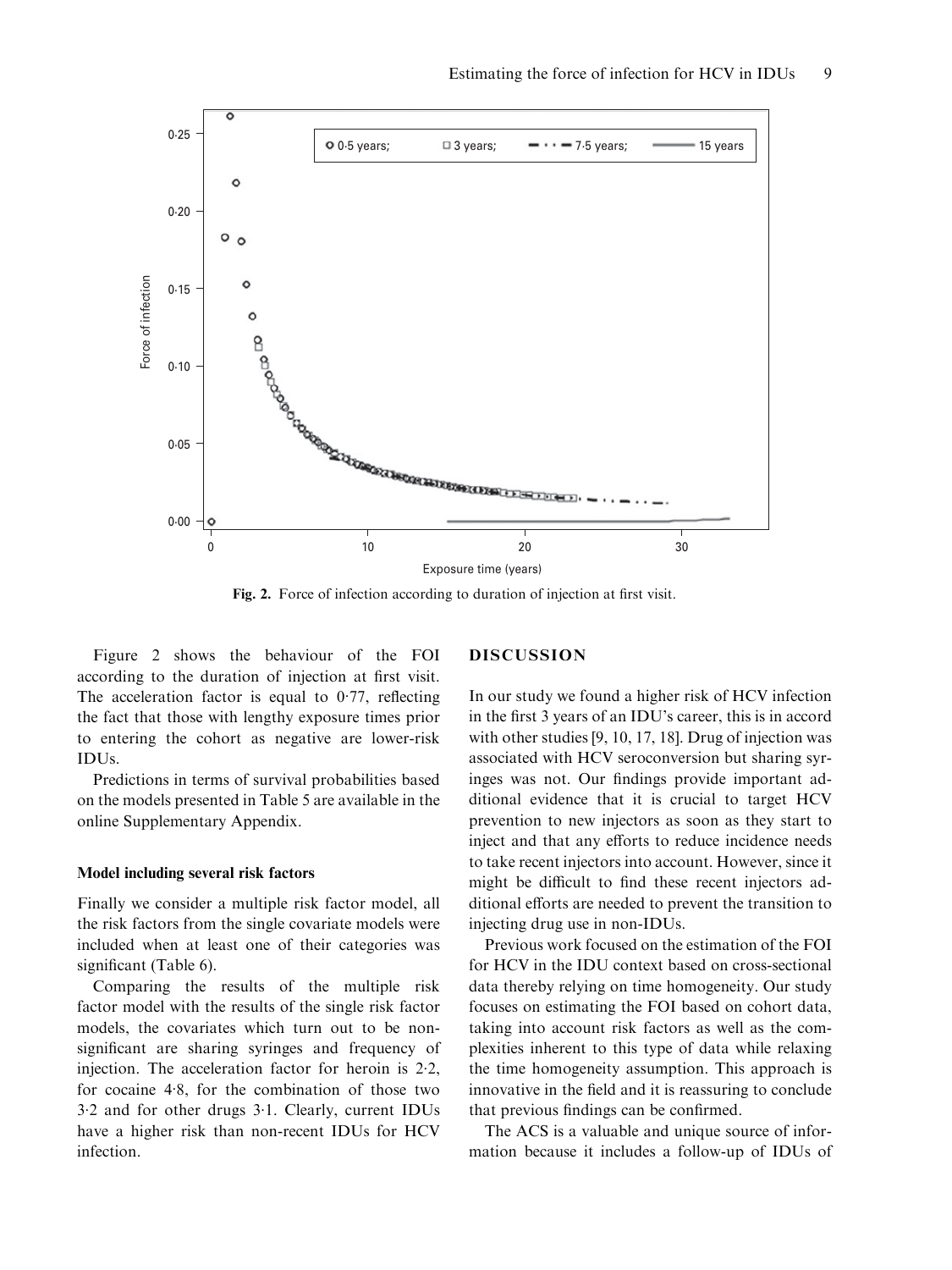more than 20 years, in this sense it allows us to test one crucial assumption that is frequently made and untested when we analyse current status data, i.e. time heterogeneity. In fact, some studies have confirmed a decrease in risk behaviour and in the prevalence and incidence of HCV [17–19]. Furthermore, a declining trend of injection in groups of drug users, with low or declining rates of injection have been described in opioid users in several European countries although differences between countries are large [20]; specifically in Amsterdam [17–19, 21, 22], notably the decrease in HCV seroprevalence due to the unpopularity of injecting in drug users and the success of prevention campaigns.

For this study we use interval-censored data methodology, which takes into account the uncertainty about the exact time to event. The non-parametric estimates show the highest risk of HCV infection is in the first 3 years of injection; based on the parametric models there is an effect of frequency of injection and drug of injection.

The fact that frequency of injection and drug of injection were significant risk factors is consistent with previous studies [17, 18, 23–26]. It reflects the cumulative exposure to infected needles and injection paraphernalia. On the other hand, sharing syringes was not identified as a risk factor; a similar result to that observed in Van de Laar et al. [19].

Future analyses should include the combined analysis of both HIV and HCV infections considering the time at risk for each of them; this can be done using frailty models considering the bivariate type of data. The general idea is to specify latent variables which act multiplicatively over the baseline hazard, and reflect how frail an individual is for acquiring the infections. The frailty could be shared when one latent variable is considered per individual or correlated when a joint latent distribution for both infections is assumed. An illustration of the use of shared frailty models on current status data for hepatitis B and C has been reported [10]; and also for hepatitis B and C and HIV infection in [11] and for hepatitis A and B with correlated frailties [27].

In terms of study population, further research could include all IDU participants in the ACS. In terms of modelling, we did not take into account all the values of the time-dependent covariates during the followup, therefore more complex models can be developed; moreover, a more flexible approach could use splines to incorporate the duration of injection at first visit. Those issues are beyond the scope of this paper.

### **NOTE**

Supplementary material accompanies this paper on the Journal's website (http://journals.cambridge.org/ hyg).

#### ACKNOWLEDGEMENTS

The authors thank study nurses and doctors for data collection and blood sampling all subjects for study participation and C. van den Berg for compiling and providing the dataset.

The Amsterdam Cohort Studies (ACS) is a collaborative initiative of the Amsterdam Health Service (AHS), the Academic Medical Centre of the University of Amsterdam, the Sanquin Blood Supply Foundation, and the University Medical Centre Utrecht. ACS is part of The Netherlands HIV Monitoring Foundation and is financially supported by The Netherlands National Institute for Public Health and the Environment.

The work of A.C. was partially supported by a grant from Research Fund of Hasselt University (BOF08DOC17). The work of N.H. was partially supported by 'SIMID', a strategic basic research project funded by the Institute for the Promotion of Innovation by Science and Technology in Flanders (IWT), project no. 060081. The work of A.C., Z.S., N.H., and M.A. was supported by the IAP research network no. P6/03 of the Belgian Government (Belgian Science Policy).

This study contributes to the work of the 'European Study Group for Mathematical Modelling and Epidemiological Analysis of Drug-Related Infectious Diseases, coordinated by EMCDDA and RIVM with funding from WHO/Europe and the government of The Netherlands.

# DECLARATION OF INTEREST

None.

### REFERENCES

- 1. WHO. Hepatitis C (http://www.who.int/mediacentre/ factsheets/fs164/en/). World Health Organization. Accessed 20 July 2009.
- 2. Hens N, et al. Seventy five years of estimating the force of infection from current status data, Epidemiology and Infection 2010; 138: 802–812.